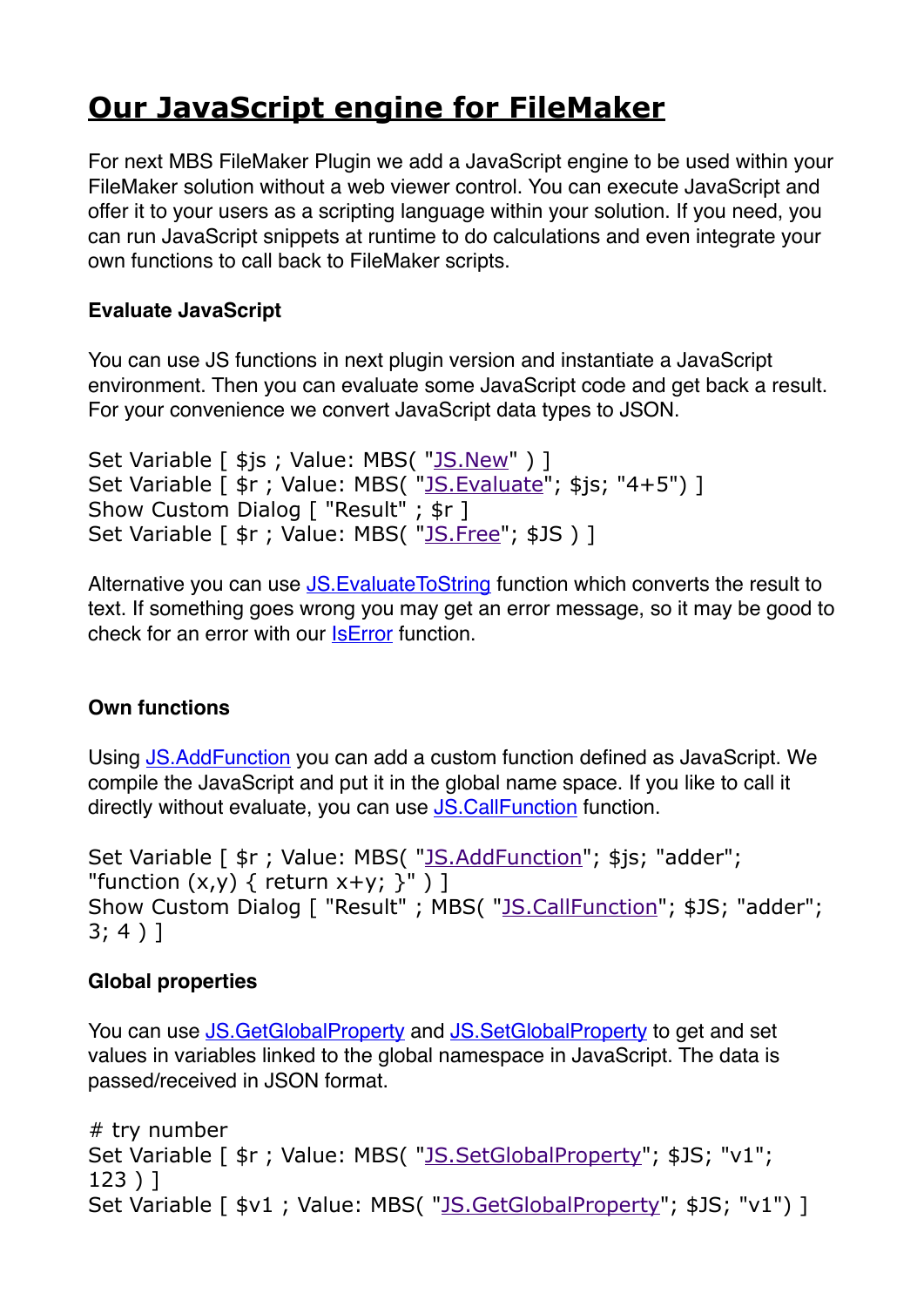```
# try some JSON array 
JS.SetGlobalProperty"; $JS; "v2";
"[1,2,3]" ) ]
Set Variable [ $v2"JS.GetGlobalProperty"; $JS; "v2") ]
# try some text 
JS.SetGlobalProperty"; $JS; "v3";
"\"test\"" ) ] 
"JS.GetGlobalProperty"; $JS; "v3") ]
```
As long as you keep the engine object alive, the values are stored and you can use them in your JavaScript code.

#### **Callbacks to FileMaker**

With [JS.AddFileMakerEvaluateFunction](https://www.mbsplugins.eu/JSAddFileMakerEvaluateFunction.shtml) function you can add an evaluate function in JavaScript with your own name. In JavaScript you can then call this function with a parameter, which the plugin passes to FileMaker to evaluate. The result is converted to text and returned to JavaScript. By default the engine starts without such a function as it provides access to all your global variables and with Let() statement users can define variables. You may want to define your own function name, which other people may not know. You can even wrap calls to your evaluate function with a custom JavaScript function and filter the queries.

Set Variable [  $\frac{1}{2}$  ; Value: MBS( "[JS.AddFileMakerEvaluateFunction](https://www.mbsplugins.eu/JSAddFileMakerEvaluateFunction.shtml)"; \$js; "FMEval") ] Show Custom Dialog [ "Result" ; MBS( "[JS.Evaluate](https://www.mbsplugins.eu/JSEvaluate.shtml)"; \$JS; " \"got AccountName: \" + FMEval(\"Get(AccountName)\")" ) ]

To execute SQL you can define a function with [JS.AddFileMakerSQLFunction.](https://www.mbsplugins.eu/JSAddFileMakerSQLFunction.shtml) You pass in JavaScript the file name, the SQL expression and optional all the parameters. Again define your own name, possibly wrap this into a function as people may run DELETE command to delete data:

Set Variable [  $\frac{1}{2}$  ; Value: MBS( "[JS.AddFileMakerSQLFunction](https://www.mbsplugins.eu/JSAddFileMakerSQLFunction.shtml)"; \$js; "FMSQL") ] Show Custom Dialog [ "Result" ; MBS( "[JS.Evaluate](https://www.mbsplugins.eu/JSEvaluate.shtml)"; \$JS; " \"got SQL result: \" + FMSQL(\"JavaScript.fmp12\", \"SELECT COUNT(\*) FROM JavaScript\")" ) ]

With [JS.AddFileMakerRunScriptFunction](https://www.mbsplugins.eu/JSAddFileMakerRunScriptFunction.shtml) you can run a script. You pass file name, script name and parameter. The script launch is queued and will run later when the JavaScript is finished and any script using it. Please be aware people may